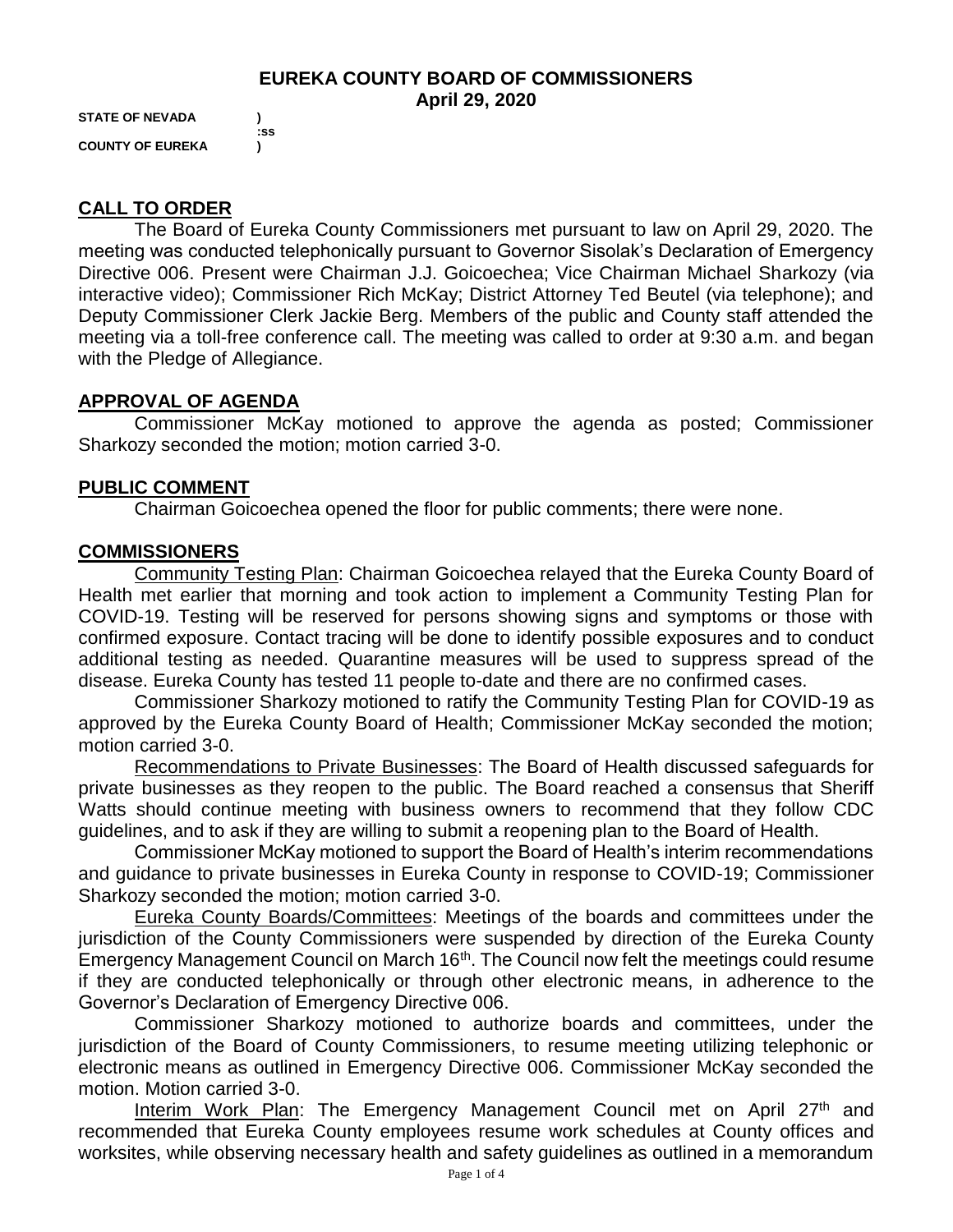to employees. Buildings will remain locked for a two-week period (unless otherwise directed by the Board), but the public may call for an appointment.

Emergency Management Director Ron Damele clarified that certain facilities will remain closed to the public including the Opera House, Sentinel Museum, Swimming Pool, and buildings at the Eureka and Crescent Valley Fairgrounds. The outside area of the Fairgrounds will remain open. The parks and ball fields in Crescent Valley and Eureka are open. The Senior Centers are closed for congregate meals but will continue providing home-delivered meals.

The Crescent Valley Library and Eureka Library will remain closed until further notice. Assessor Michael Mears informed that the State has not yet set a date for the Department of Motor Vehicles to resume service.

Per recommendation of the Emergency Management Council, Commissioner Sharkozy motioned that, effective May 4<sup>th</sup>, Eureka County employees report for work on their regular schedules and at their regular work locations under guidelines set forth in a memorandum entitled, *COVID-19 Interim Work Plan & Health & Safety Guidelines for All Eureka County Employees.*  Commissioner McKay seconded the motion. Motion carried 3-0.



**EUREKA COUNTY BOARD OF COMMISSIONERS** 

J.J. Goicoechea, Chairman \* Mike Sharkozy, Vice Chair \* Rich McKay, Member PO Box 694, 10 South Main Street, Eureka, Nevada 89316 Phone: (775) 237-7211 + Fax; (775) 237-5614 + www.co.eureka.nv.us

FROM: The Eureka County Board of Commissioners TO: All employees of Eureka County, via email RE: COVID 19 interim work plan and health and safety guidelines for all Eureka County employees

Employees,

During a meeting April 29, 2020, the Board considered the most current and up to date recommendations from Eureka County's Emergency Management Council, the Eureka County Board of Health, and State and Federal offices, regarding how to proceed in a reasonable and step by step manner to return everyone back to normal working conditions while keeping everyone safe and healthy.

After careful consideration and deliberation, the Board insists all employees of Eureka County, and all elected and appointed officials of Eureka County, abide by and carefully follow all of the requirements listed here. As the situation changes, these requirements will change.

For now, these are the best available requirements to ensure the health and safety of everyone while we take a step back to normal work conditions, and we expect all of you to diligently work to abide by these requirements and carry them out.

Every person now working for Eureka County in any capacity shall follow these requirements until further direction from the Board:

1. Employees shall report for work and return to their regular and usual place of employment and no longer work from home beginning Monday, May 4, 2020. Employees are encouraged to not report for work if they are ill. All requirements for the use of sick and annual leave remain in place, with the addition of the Emergency Family and Medical Leave Expansion Act (EFMLEA) and Emergency Paid Sick Leave (EPSL).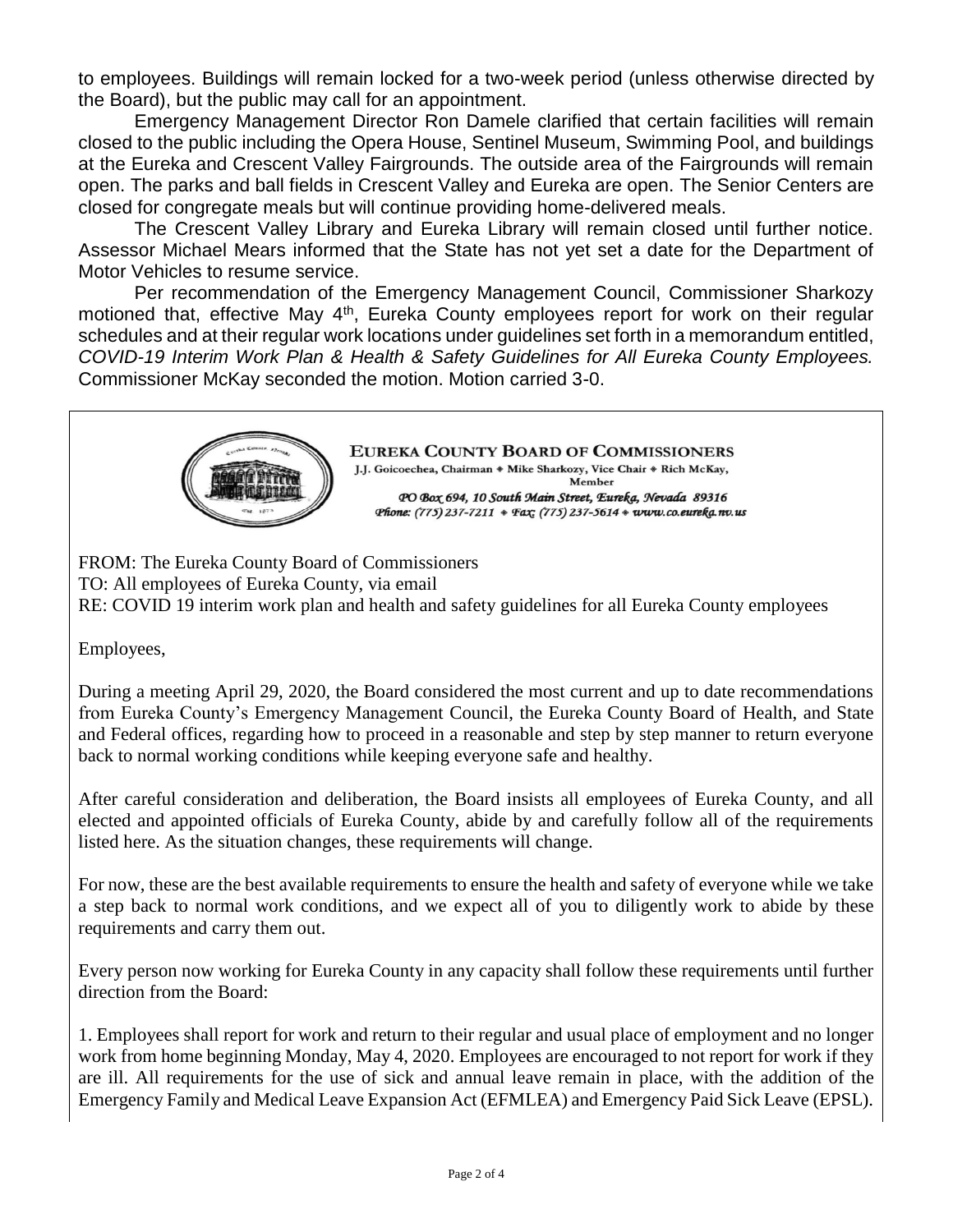2. Employees are reminded to cover their mouths while coughing or sneezing, and to frequently wash their hands. If a washroom is unavailable the use of hand sanitizer is strongly encouraged. Hand sanitizer will be provided to each office. Masks and gloves will be provided to each employee upon request. Employees are encouraged to routinely apply surface disinfectant or aerosol disinfectant to counters and surfaces touched by person, but may not use or spray such disinfectants on any person.

3. Employees shall keep and maintain the exterior doors to all public buildings closed and locked. Interior entry doors to all offices shall remain closed. Even an employee momentarily absent from their office shall ensure exterior doors remain locked.

4. All offices shall arrange to post in a conspicuous place on the exterior doors in an area easily accessible to the public, information about how to contact each office, and access by members of the public to the interior of public buildings shall be by appointment only, and limited to one customer transaction at a time. The customer will be escorted by an employee in and out of the public building. If more than one person is required for a customer transaction the minimum number of persons needed for the transaction may enter and leave at the same time. All employees are encouraged to conduct business by phone and email whenever possible.

5. Employees shall not congregate in the interior of any public buildings, or visit with other offices, when the required business to be conducted may be accomplished by phone, email, or dropping paperwork off at the other office.

6. Employees shall make every effort to remain at least six (6) feet away at all times from each other and any member of the public, and only when absolutely necessary should thissocial distancing not be observed.

7. Any interpretation or modification of these rules may be requested by emailing the Emergency Management Director, Comptroller, and County Commission Chair. Their email addresses appear at the bottom of this letter. Only email requests sent to all three persons will be considered. If change is warranted, all employees will be notified in writing as soon as possible.

If every person follows these common sense requirements everyone benefits. The Board expects you to do so.

> */s/ J.J. Goicoechea, DVM* J.J. Goicoechea, Chairman Eureka County Board of Commissioners

Interpretation or modification of these requirements may be requested in writing by emailing all three persons listed here:

Emergency Management Director – Ron Damele – [Rdamele@EurekaCountyNV.gov](mailto:Rdamele@EurekaCountyNV.gov) Comptroller – Kim Todd – [Ktodd@EurekaCountyNV.gov](mailto:Ktodd@EurekaCountyNV.gov) County Commission Chair – J.J. Goicoechea – [JGoicoechea@EurekaCountyNV.gov](mailto:JGoicoechea@EurekaCountyNV.gov)

Supplemental Personnel Policies: Comptroller Kim Todd described two supplemental policies enacted by Congress in relation to the Families First Coronavirus Act. The first policy, Emergency Paid Sick Leave (EPSL), provides two weeks of emergency paid sick leave (prorated for employees who do not work full time) if a medical provider determines the employee meets certain criteria (a positive COVID-19 test or doctor-ordered quarantine).

The second policy, Emergency Family & Medical Leave Expansion Act (EFMLEA), provides up to 12 weeks (two weeks of unpaid leave followed by 10 weeks at reduced pay). This